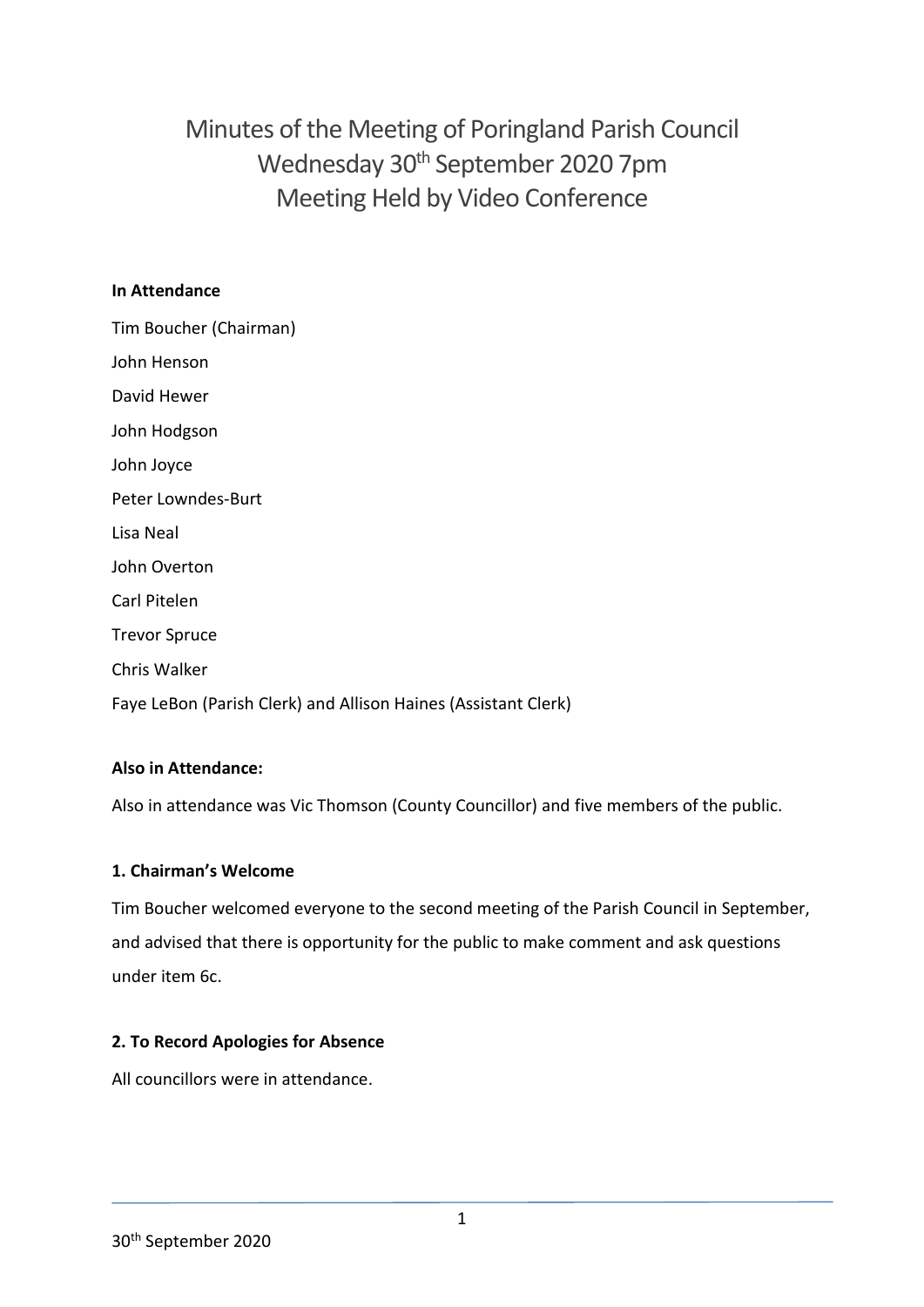## **3. Declarations of Interest and Applications for Dispensation**

Lisa Neal declared an interest in item 7(a), as a member of South Norfolk Council's Development Management Committee. Trevor Spruce declared an interest in item 11 (b) and 11 (c)(ii). John Hodgson declared an interest in item 11 (c)(ii).

## **4. To Agree Minutes of the Meeting Held on 2 nd September 2020**

After the amendment of a typographical error, the minutes of the meeting held on 2<sup>nd</sup> September 2020 were agreed after a proposal by David Hewer and a second by Chris Walker.

# **5.Matters Arising from the Minutes of 2 nd September, Including Clerk's Report**

The Clerk's report had been previously circulated. It detailed:

- *Telephone Box*: The refurbishment of the phone box is almost complete. John Hodgson is liaising with the electrician to install the defibrillator.
- *A146/B1332 Stacking Survey:* This survey is ready to be released at an appropriate time when traffic movements can be deemed as 'normal'.
- *Assets of Community Value*: All applications for assets of community value have been agreed by South Norfolk Council (the Library, the Royal Oak, Zaks, the Village Hall, the Dove).
- *'Penelope' The Python:* The Clerk reported that an A2 sign for 'Penelope' would cost £74+VAT and provided councillors with a draft. It was agreed to proceed with the sign purchase.
- *Tree Warden Commemoration*: The Clerk and the tree warden have met and agreed on a location on the site near the lagoon for a copper beech. The tree warden is considering the wording for the plaque. It is recommended that the tree be planted in October.
- *Parish Partnership Scheme:* The Clerk is liaising with the highways engineer over prices for a village gateway to the south of the village.
- *Informal Football Equipment:* This is due to be delivered and installed on 6th October.
- *Fiveways Roundabout:* Framingham Earl Parish Council has been advised that the trigger has been hit for the developer to release the £12,000 to Norfolk County Council for improvements to the roundabout. The old preferred design has been located, but the Clerk raised concerns over the shingle which would likely end up on the road. Norfolk County Council Developer Services are due to contact the Clerk to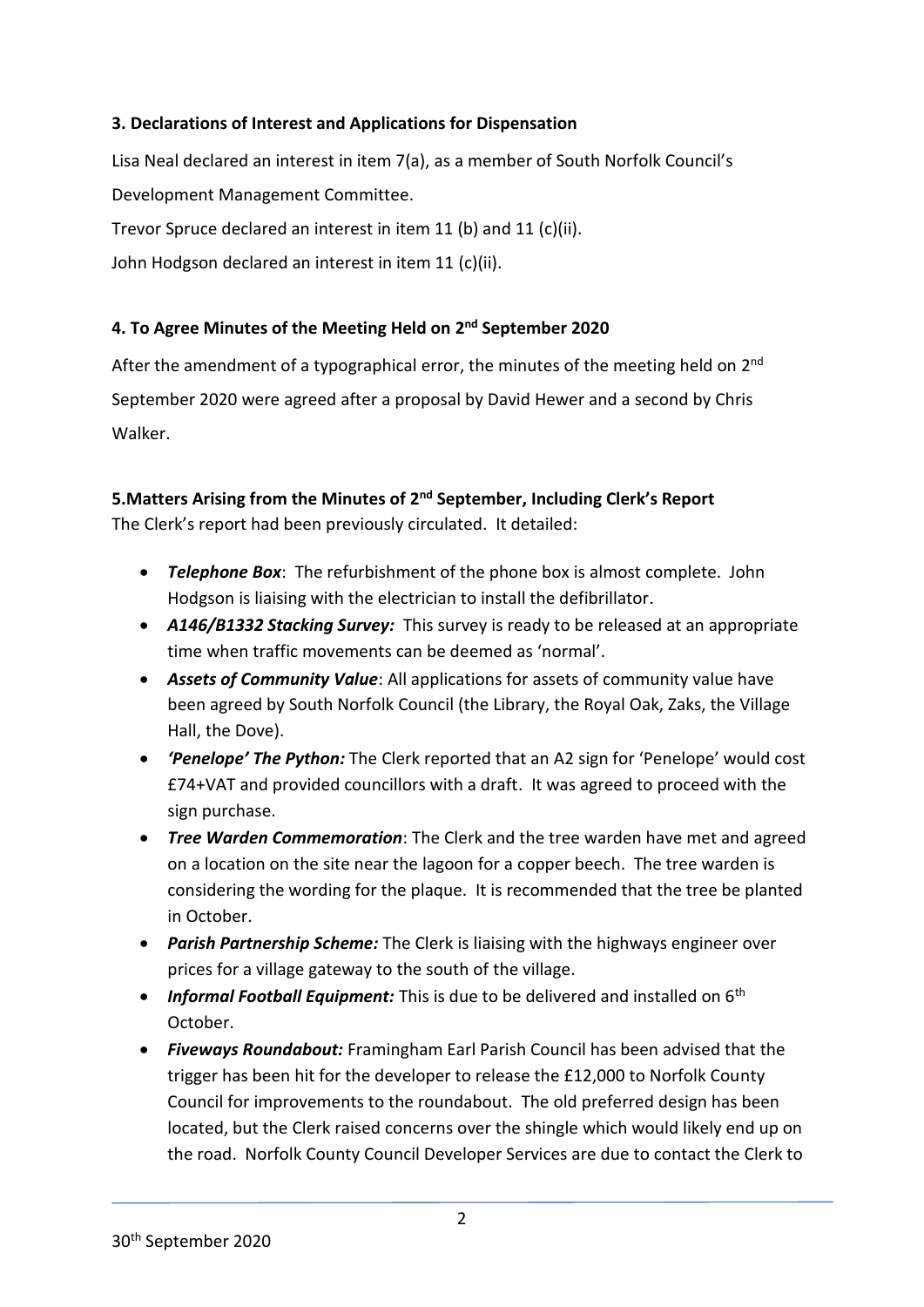discuss the constraints on design. Queries were raised on maintenance of the roundabout. The Clerk advised that the roundabout is currently maintained by the Parish Council under the delegated verge agreement from Norfolk County Council.

Further to discussions last month regarding a potential land purchase, Tim Boucher proposed that no further action be taken due to the land value being greater than was originally quoted, and lack of commitment from the seller to provide the Parish Council with an option to purchase. This was seconded by John Joyce and carried.

# **6. Adjournment for Public Participation, District and County Councillors, and Councillors with any Pecuniary Interests**

It was agreed that standing orders should be suspended.

#### a) District Council Report

Cllr Neal reported that South Norfolk and Broadland councils were in the process of aligning their planning enforcement policies.

The first draft of plans for the dualling for the A47 between Easton and North Tuddenham has been received and will be considered.

The Covid-19 discretionary grants fund had now closed. It is likely that the fund had been oversubscribed and difficult decisions may have to be made. £756,000 has been received from central government to distribute to residents suffering financial hardship as a result of Covid-19. Those receiving council tax support will be able to have their bills reduced further.

Originally South Norfolk Council had planned for a two year budget, but had changed this to one year on the basis of changing circumstances.

Norfolk is no longer deemed as an area of concern with regards to Covid-19, but residents should not become complacent.

South Norfolk Council has agreed its response to the government's planning white papers. Cllr Neal urged the Parish Council to consider the impact of the papers on Neighbourhood Plans, and whether they would all be deemed as out of date if the government's changes are approved.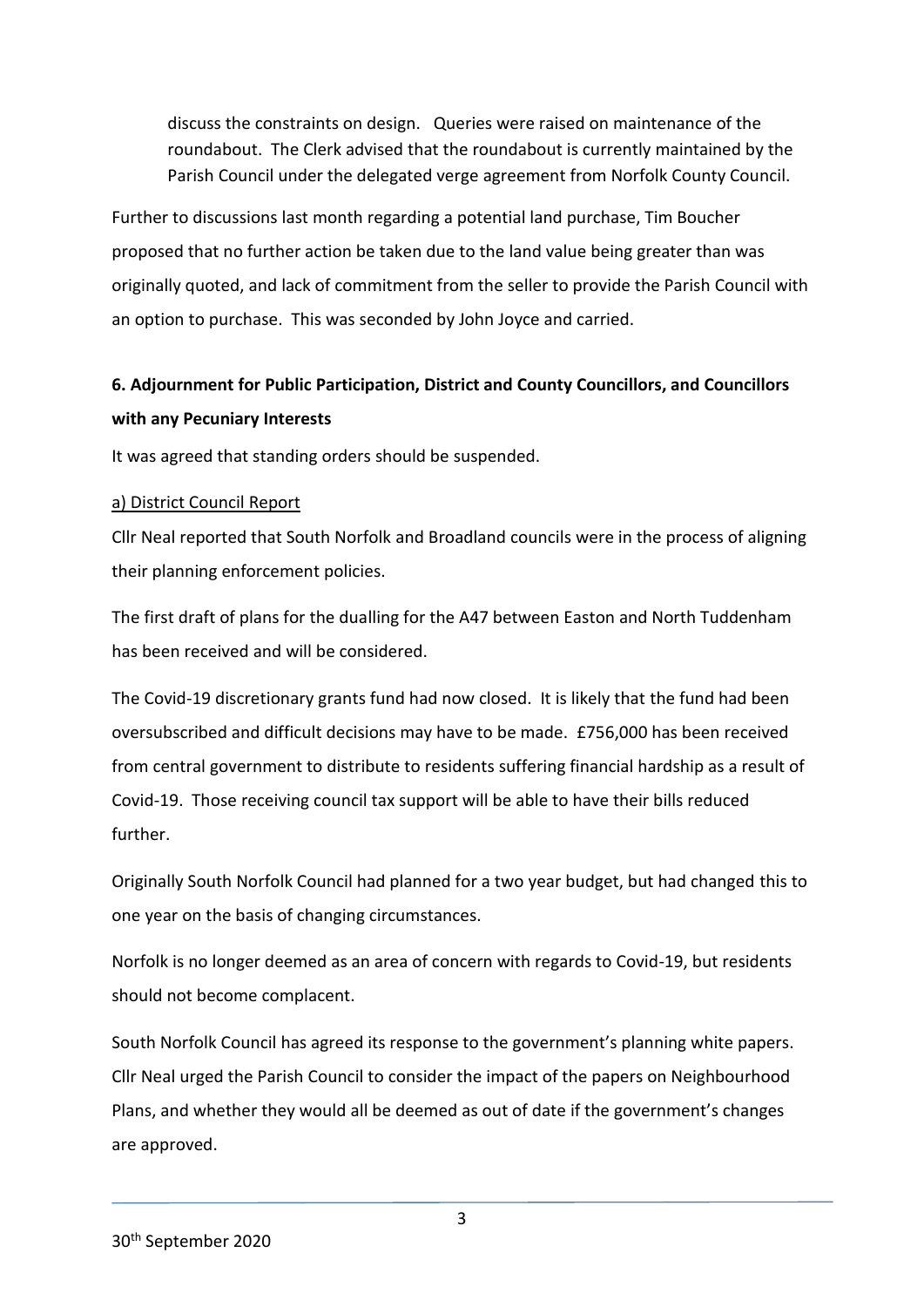The white paper on devolution in Norfolk was expected, but has now been delayed.

### b) County Council Report

Cllr Thomson had sent a full report to the Parish Council. Information submitted included:

- The creation of 'Police Connect' where subscribers can receive information from the police by email, text or telephone, based on their local area.
- There is currently a consultation for the improvement of St Stephen's Street in Norwich.
- As part of the sustainable transport agenda, the use of electric scooters in Norwich.
- The consultation for changes in ward boundaries (it is proposed that Poringland remains in the Henstead ward).
- Norfolk's response to the Covid-19 outbreak at Banham Poultry helped to decrease the infection rate from 18.3 per 100,000 to 12 per 100,000.

He advised that caution had to be taken with designs for the Fiveways roundabout, because the roundabout is high on approach from every road and too much additional height would reduce visibility.

He had received a query about highway safety with regards to the B1332/Devlin Drive roundabout since the brick paving had been removed as part of the resurfacing works. He confirmed that this type of 'offset' roundabout would not be an approved design now, but was at the time it was constructed by the developer. However, the signage was not as clear as it could be southbound and this can potentially be addressed. There had only been one recorded incident at this roundabout so it was reasonably safe. Tim Boucher queried whether there was only one previous incident because of the brick paving.

He had reviewed the sharp turning on Rectory Lane / Upgate as a result of recent accidents and it had been agreed to paint 'SLOW' in the road.

He had arranged for the gullies on The Street to be jetted, and he, Cllr Spruce and the Clerk will be meeting on 1<sup>st</sup> October to discuss the recent flooding incidents on Boundary Way.

The entrance to the village via Shotesham Road was being reviewed as the speed limit goes from National Speed limit to 20mph, which is very unusual. Trevor Spruce suggested and additional village gateway in this area may help slow traffic down. Cllr Thomson advised that research into the effect of village gateways on speed reduction is positive. Peter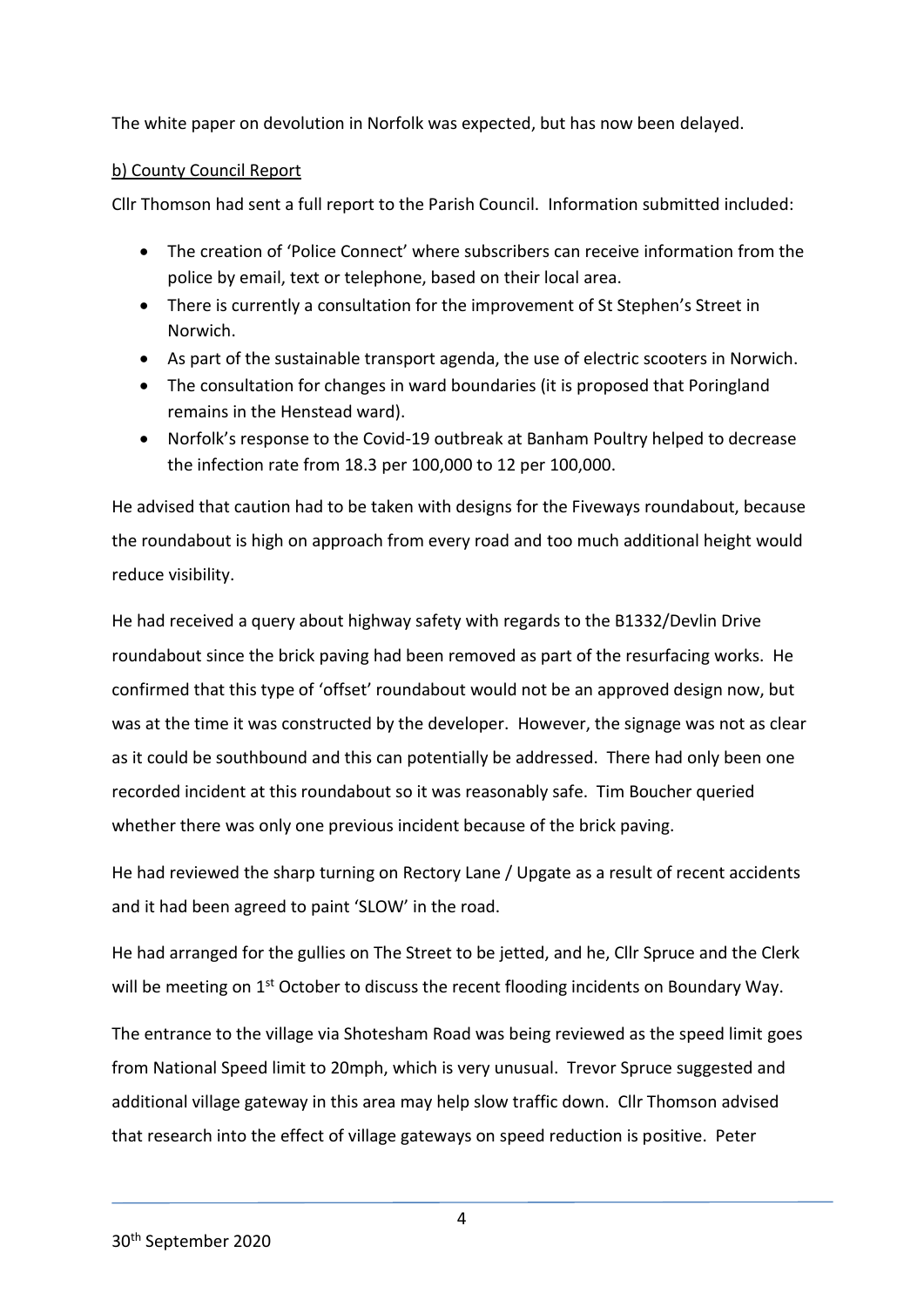Lowndes-Burt suggested the use of countdown signs to the 20mph zone. Cllr Thomson will look into this.

John Joyce and Cllr Thomson have been working with a local resident to improve broadband speeds to 138 properties served by an Open Reach cabinet that only has a copper network, rather than fibre. It was agreed that the Parish Council can provide practical support for this project.

#### c) Public Participation

A member of the public noted that pedestrians were restricted from walking on the pavements around Trafalgar Square due to cars parking on the pavements. The Clerk advised that the Parish Council does not have the power to stop this. The police can take enforcement action over dangerous parking, but are rarely sufficiently resourced to make this a priority. However, there is a current government consultation regarding parking on pavements and making this illegal in the same way that it is in London. The Parish Council will be responding to this prior to the deadline of 22<sup>nd</sup> November.

A member of the public raised the matter about the tree that was subsiding on the footpath at Upgate. The clerk advised it had been reported to Norfolk County Council and will be chased.

### *Standing orders were reinstated.*

*Lisa Neal Left the Meeting for Section 7(a)* 

### **7. Planning**

### a. To Consider Applications Received

# *i. 2020/1058 – 4 Sunnyside Avenue – Demolition of Existing Dwelling and Erection of a New Single Storey House with Pitched Roof.*

John Hodgson presented this application, and advised that it was the same application as was previously supported by the Parish Council, with the exception that there is to be a full demolition of the existing property, rather than a partial demolition. He proposed that the Parish Council should retain its support for this proposal. This was seconded by John Joyce and carried.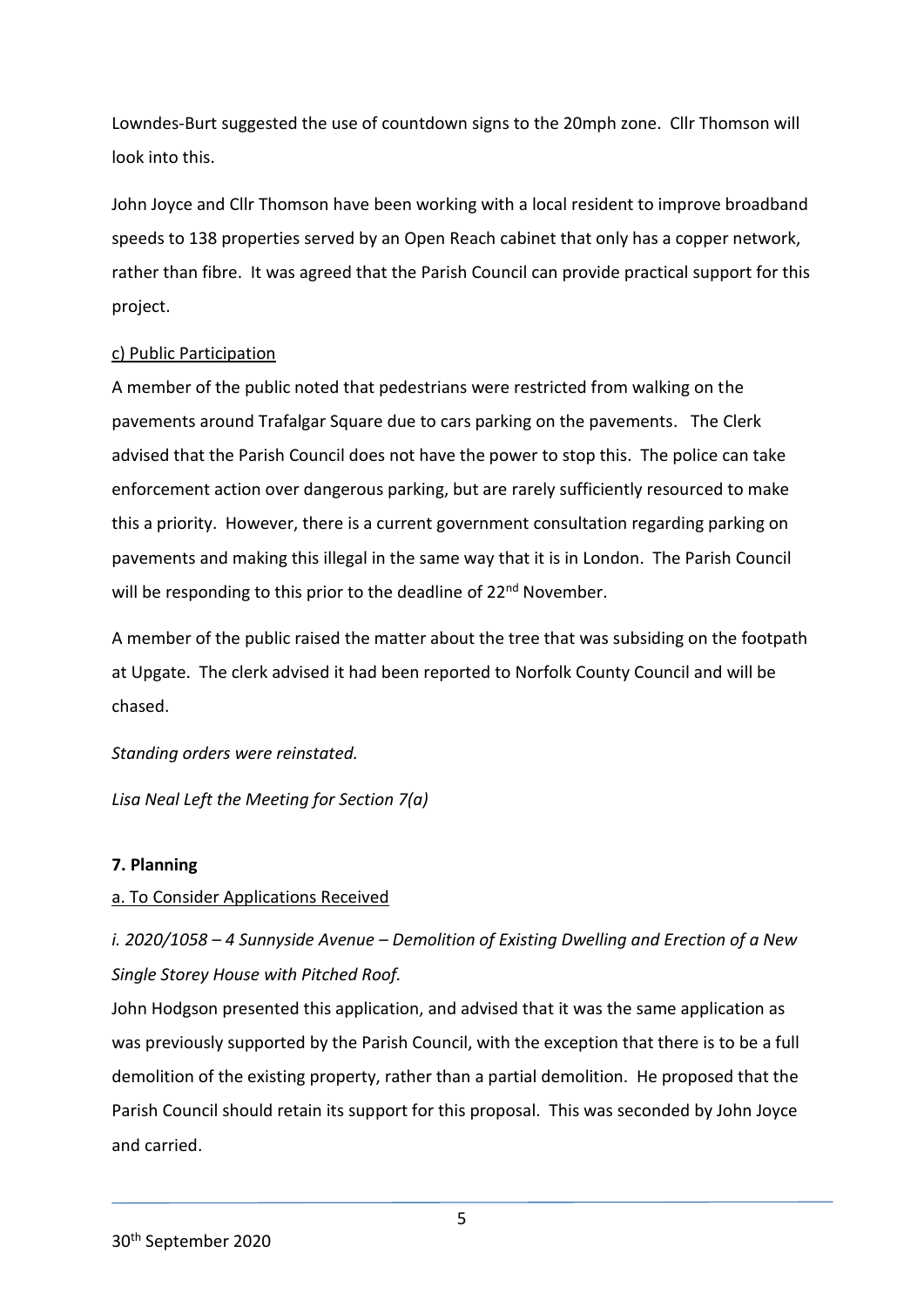*ii. 2020/1659 – 29 Shotesham Road – Single Storey Side Extension with Vehicular Access* Tim Boucher presented this application. He noted that the vehicular access is opposite the entrance to Bellamy Way, however planning conditions had been proposed by Norfolk County Council highways in relation to the access. It was also noted that the vehicular access is onto a 20mph road. Tim Boucher proposed that there should be no objections to this application, seconded by Chris Walker and carried.

*iii. 2020/1682 – 31 Shotesham Road - Single Storey Side and Rear Extension*  Tim Boucher presented this application. He noted that the proposal does not interfere with the privacy of the neighbouring property, and it does not create a new access. It will create a different roofline to the neighbouring property. John Henson raised concerns about the change in street scene. John Joyce felt it was not a strong enough of an inconsistency to object to the application. Tim Boucher proposed that there should be no objections to this application, seconded by John Joyce and carried.

*iv. 2020/1689 – Land to the East of Overtons Way – Construction of 9 New Residential Dwelling Units, to Include 1 Retail Unit Facing North Towards Existing Retail and Commercial Units* 

Carl Pitelen presented this application. He read out the reasons that the planning inspectorate had dismissed the previous appeal against refusal of permission, and then showed the site layout of the current proposal and the previous proposal. There had been no changes in the application which would satisfy the concerns of the planning inspectorate. Not only this, but the site would be more overcrowded than previously proposed.

With regards to the retail unit, there was no space allocated for deliveries to the unit and there was insufficient parking for the residential units.

John Hodgson raised concerns about the 'canyon' effect on Devlin Drive that the residential units would cause.

John Henson noted that plots 4-6 had frontages right onto the pavement. This was inconsistent with the rest of the village, with the exception of properties at the end of Rectory Lane, and therefore out of character. He also noted that the properties will be built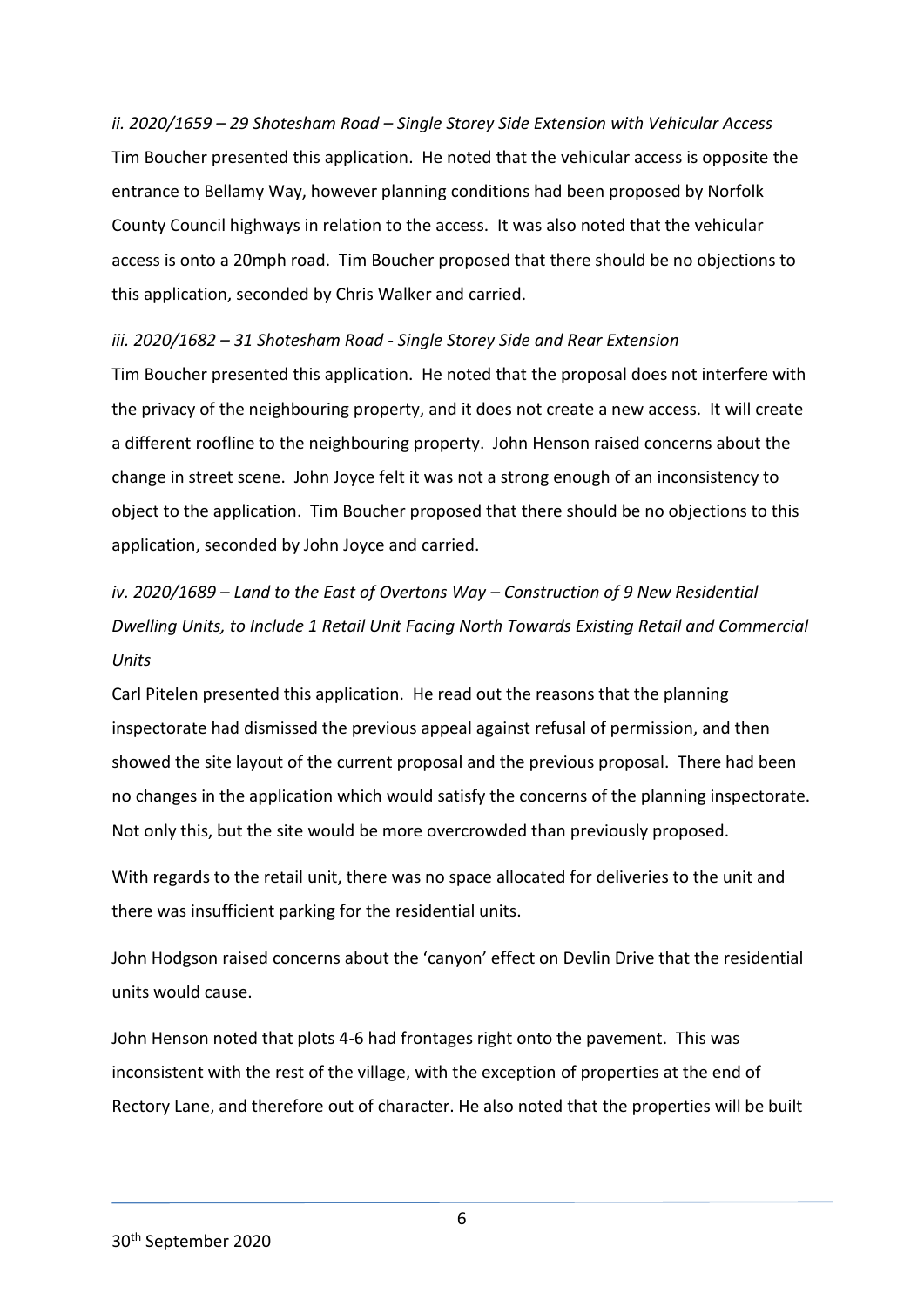on top of a French drain that was installed to reduce surface water from Budgens, which is built on top of a spring.

Tim Boucher raised concerns about the amount of hard landscaping.

The Clerk raised inconsistencies with the emerging Neighbourhood Plan, which included bin storage areas being proposed to the front of the properties, meaning bin lorries would have to stop between the two roundabouts and the removal of existing boundary hedges. It could also be argued that there were insufficient garden areas.

John Joyce raised that the applicant had raised concerns about viability for retail premises in the area, and would therefore have no choice but contribute to residential development. Tim Boucher suggested that the applicant is only considering retail premises and not all commercial opportunities.

Carl Pitelen proposed that the Parish Council objects to this application, seconded by John Henson and carried.

*Lisa Neal Rejoined the Meeting*

### b. To Note Planning Decisions

The following decisions were noted:

i) 2020/1123 – Land South of Hillside – (T1) Poplar remove large limb overhanging property to pollard point 1-2m out from main stem and remove 2-3 small limbs below new pollard point back to stem. – **APPROVAL WITH CONDITIONS**

### **8. Correspondence and Consultations**

a) To Consider Actions Regarding Complaints About Local Prescription Dispensing Services Lisa Neal provided a background into why NHS England had not permitted a license for a second pharmacy in the village in 2018. Despite the Parish Council being supportive, other pharmacies, and indeed the two doctors' surgeries had objected. Contact has been retained with the applicant and they are still keen to open a pharmacy in Poringland.

A discussion occurred about whether this was a local problem, or a national political problem which only allows doctors to dispense if the patient lives over a mile from the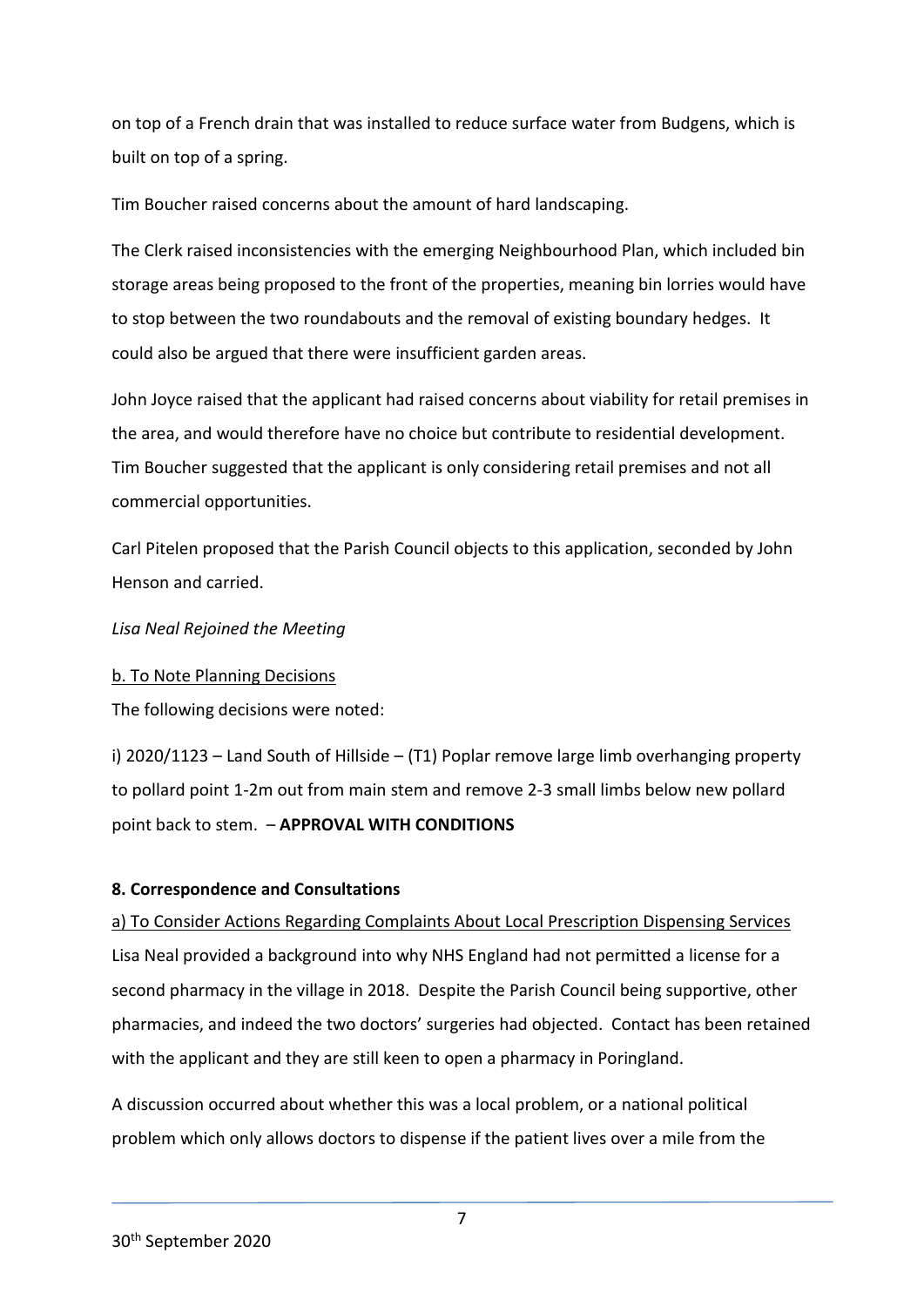nearest chemist. A second chemist would reduce the number of properties that the doctors could dispense to, and therefore reduce income which is being spent on other medical services.

Other matters discussed were the aging population of Poringland and the inability of some of the demographic to use internet based dispensing services.

It was agreed that the Clerk is to work with the District Councillors on this matter and speak to the doctors' surgeries to find out if they would still retain their objections if a second pharmacy was proposed for Poringland.

### b) To Agree Nomination for Trustee to the Poringland Fuel Allotment Trust

The Clerk reported that according to the Fuel Allotment Trust constitution, the Parish Council should nominate two trustees for a term that lasts 4 years. The term for Alison Randall had expired and the Parish Council should now nominate again, however Mrs Randall had expressed an interest in continuing for a further four years. David Hewer proposed that Alison Randall should be a Parish Council nominated representative for a further four year term, seconded by Chris Walker and carried.

# c) To Consider Government Consultation 'Changes to the Current Planning System' (deadline 1st October).

John Henson presented a draft response to the 35 questions posed by the government under this consultation. These were under the headings 'The standard method for assessing housing numbers in strategic plans', 'delivery of first homes', 'supporting small and medium sized developers' and 'extension of the planning in principle consent regime'.

Subject to minor amendments and the addition of raising that the government makes no reference to the accessibility of mortgage finance, this document was accepted after a proposal from Trevor Spruce and a second from Chris Walker.

d) To Consider Government Consultation 'Planning for the Future (deadline 29<sup>th</sup> October). John Henson and the Clerk have started drafting a response and the Clerk will send to councillors for comment in due course. An updated document will be included in the agenda pack for the meeting of 28<sup>th</sup> October.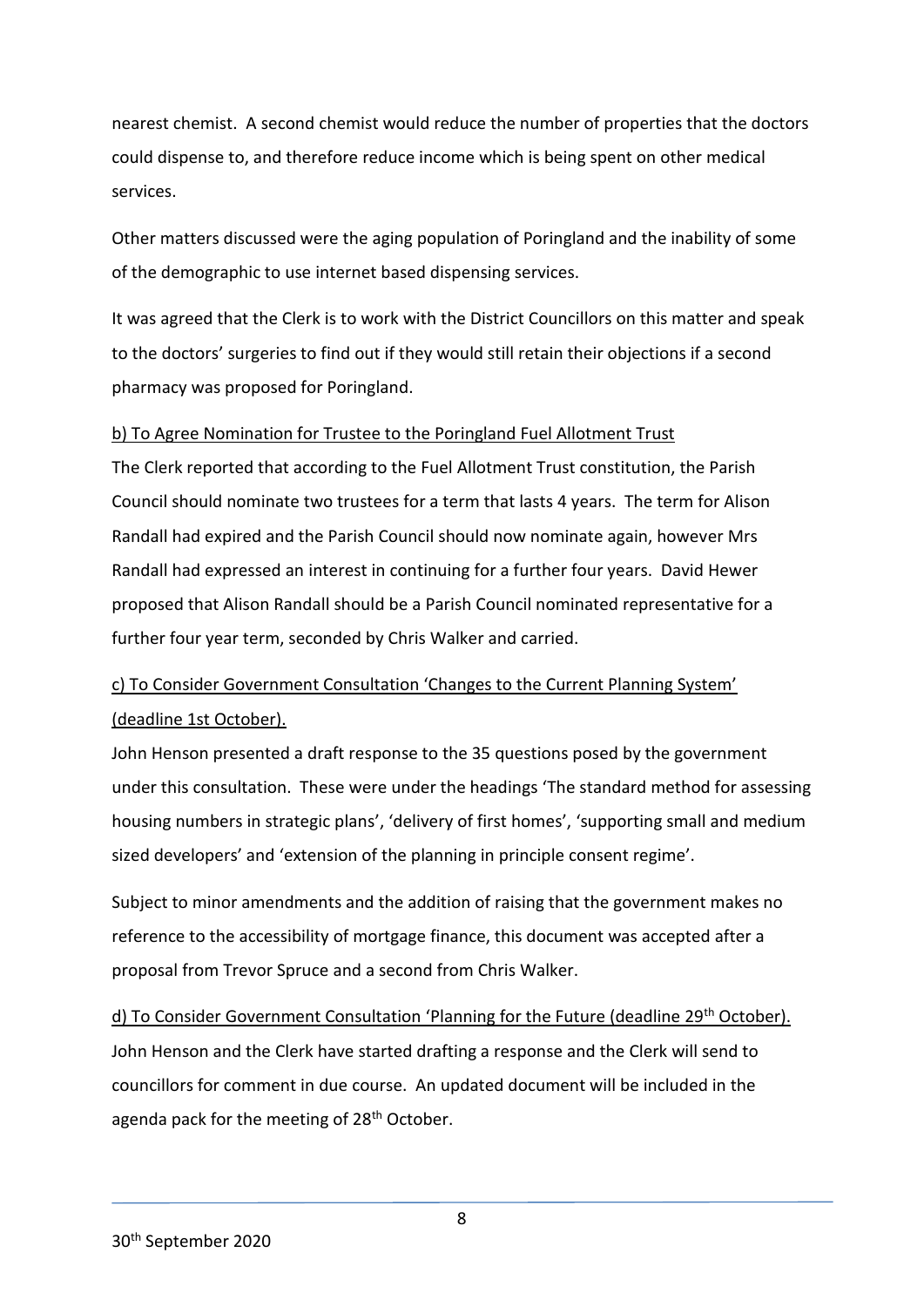# e) To Consider Government Consultation on Managing Pavement Parking (deadline 22nd November)

Councillors are to send initial comments to the Clerk. The Clerk will provide a draft response in the agenda pack for the meeting of  $28<sup>th</sup>$  October.

## **9. Open Space**

a) To Consider Transfer Document for the Community Woodland and Southern Lagoon The transfer document had been received from the Parish Council's solicitor just prior to the meeting. Whilst the Parish Council's solicitor had raised no concerns to the transfer, it was agreed that councillors should have sufficient time to review the documents. However, councillors did not wish to delay the transfer until the next meeting. Lisa Neal proposed that the Parish Council agree the transfer, subject to councillors being given 2 weeks to review the documents and send any comments or concerns to the Clerk. Seconded by Trevor Spruce and carried.

## b) To Consider the Planting of Bulbs in Public Spaces

A budget was requested for the purchase of spring bulbs. Members of the public have taken an interest in assisting with bulb planting and areas such as around the community centre pond and on Mulberry Park have been identified as possible areas for planting. Members should also consider the purchase of bluebell and snowdrop bulbs for the community woodland.

A member of the public has requested permission to plant bulbs on the slopes of the Rosebery Park lagoon, and permission has been sought for this from Big Sky Developments. They are supportive and have offered to contribute to the cost of the bulbs.

It was agreed to budget £700 for bulbs, but commuted sums for the relevant areas should be used where possible. It was also agreed to ask if Big Sky would contribute £300 towards the project.

# c) To Consider Agreement to Receive Transfer of Play Areas at Clements Gate

The Clerk reported that the Parish Council had been contacted by David Wilson Homes with regards to the possibility of transferring the play areas on the development to the Parish Council. The District Council's policy is not to take on play areas, and should the Parish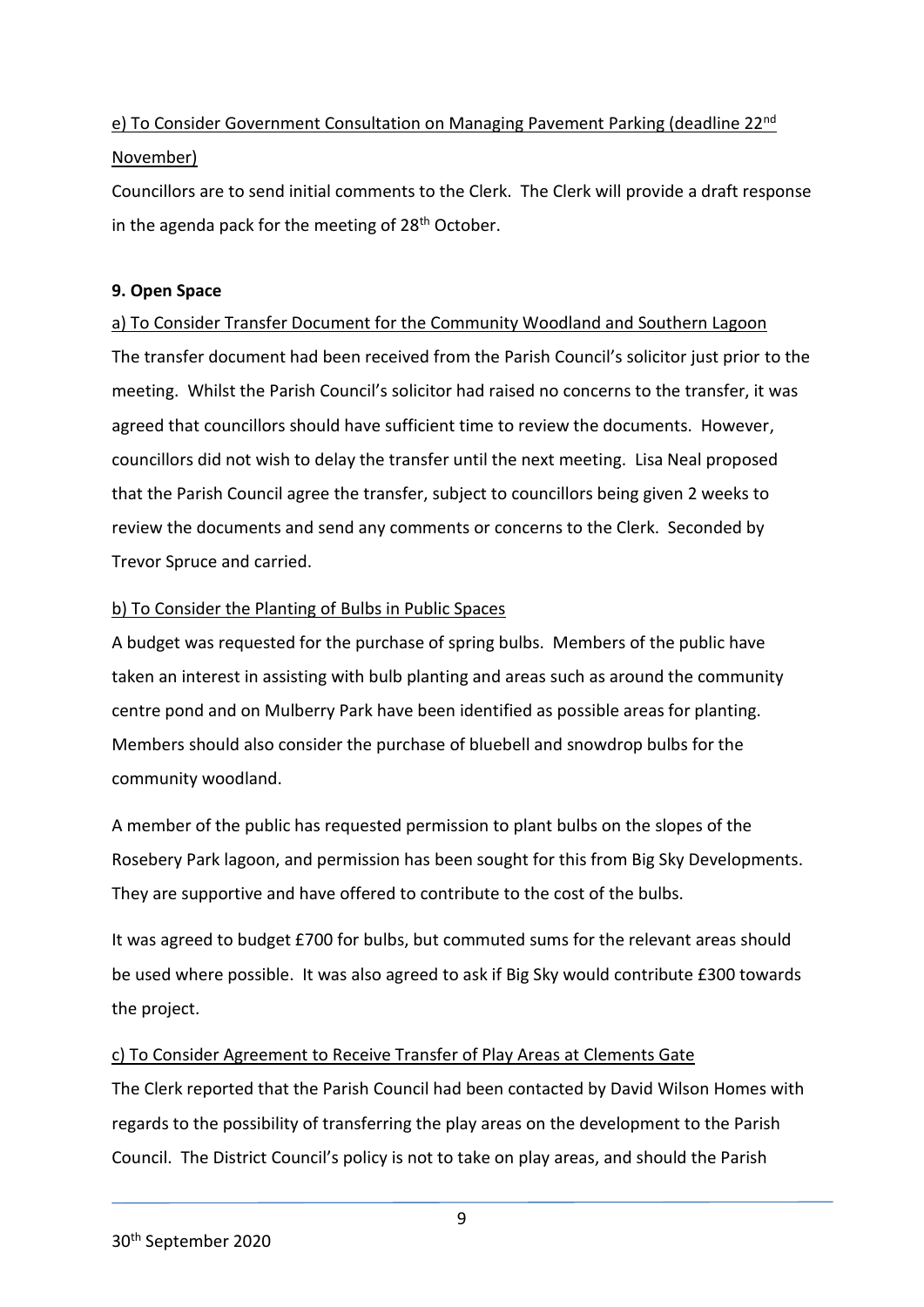Council not wish to take on the areas, it will be passed to a management company. The commuted sums would be £13,598.10 for the equipped space and £73,382.40 for the Older children's and adults recreational space. These calculations are in line with South Norfolk Council's SPD.

Trevor Spruce advised that if the Parish Council does not take this on the residents of David Wilson Homes will be treated differently from residents of other areas of the village where the Parish Council has taken on the play areas.

David Hewer proposed that the Parish Council should accept the transfer of these play areas, seconded by Trevor Spruce and carried.

### d) To Receive Update Report on Community Land Project

The Clerk provided a report on the Community Land Project, as part of the transfer of s106 lands from Norfolk Homes. Norfolk Homes had provided a plan of all lands to be transferred under the s106 agreement. It is proposed to transfer all these lands under one parcel. The gift land will be transferred at a later date as planning permission is required on this area for the levelling works, and South Norfolk Council has requested further survey works. Norfolk Homes has offered to take out an indemnity insurance to indemnify the Parish Council against any adversities resulting from the surveys on the gift land.

It was agreed in principle to commence with the transfer of the s106 lands, as soon as the community woodland and southern lagoon transfer has been completed. Norfolk Homes has agreed to pay for the Parish Council's legal fees in the matter.

# **10) To Receive Parish Council Update on Covid-19 Crisis**

The Clerk reported that the community centre has started to accept evening bookings, taking into account the 10pm curfew. This is within the current caretaking capacity.

Other recent guidance changes that affect the community buildings is:

 Guidance specifies that "from 24 September, organised indoor sport and indoor exercise classes can continue to take place with larger [than 6] numbers present, provided groups of more than six do not mix". Therefore, all classes can continue in their present form.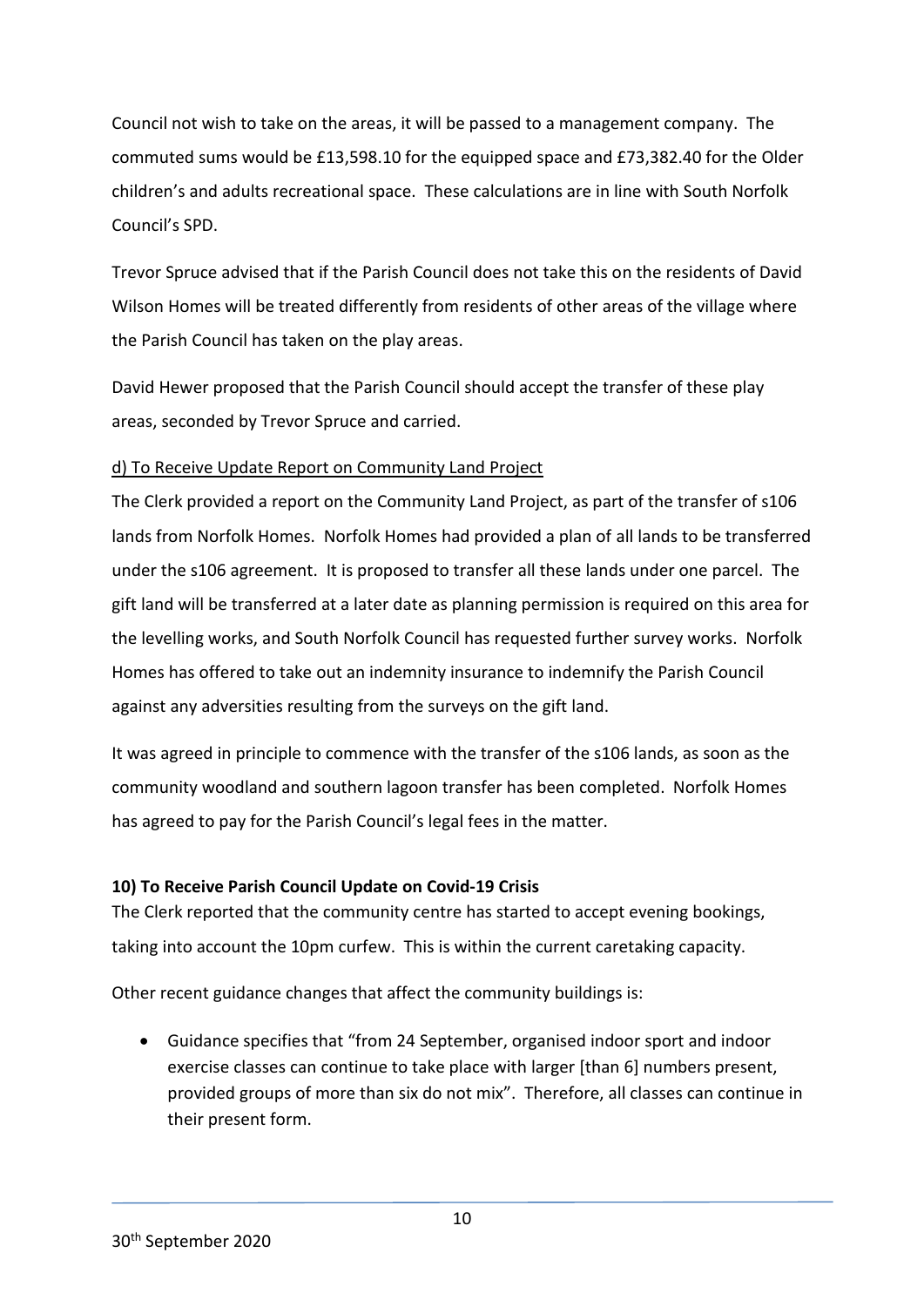- The staff exemption from wearing face coverings in the communal areas of the community buildings has been removed. Staff were already adhering to this, prior to the guidance being updated.
- Both the pavilion and community centre have been registered with test and trace and QR codes obtained.
- Times when staff are in the building(s) are now being recorded.
- The guidance regarding table service has now been made clear and that is 'In licensed premises, food and drink must be ordered from, and served at, a table.' Despite the fact that the community centre is not serving alcohol, it is still licensed premises, therefore ordering will need to be done at the table.
- There will be an effect on furlough from  $1<sup>st</sup>$  November.

# **11. Finance**

# a) To Receive Receipts, Payments and Bank Reconciliation for August 2020

The receipts, payments and bank reconciliation for August 2020 were noted by council.

# *Trevor Spruce Disconnected from the Meeting*

# b) To Receive Update on Ground Maintenance Contracts and Agree Further Actions

The Clerk reported that both contractors of concern had completed works towards the fulfilment of their contracts since the last meeting. There was no reason to withhold this months payment, but not sufficient works completed to pay the retained amount. This was agreed by members.

# c) Accounts for Payment

# *i) To Agree Accounts for Payment*

Chris Walker proposed that the following accounts should be paid, seconded by David Hewer and carried.

| Payee                                                               | <b>Description</b>      | Amount     |
|---------------------------------------------------------------------|-------------------------|------------|
| Staff Salaries and other Contractual Employment Payments (including |                         | £12,443.59 |
| payments to HMRC and Norfolk Pension fund)                          |                         |            |
| ВT                                                                  | Landline and Broadband  | £92.39     |
| L. Gooderham                                                        | Mileage                 | £17.60     |
| <b>Viking Direct</b>                                                | Stationery / Café Stock | £81.36     |
| Viking direct                                                       | <b>Office Desk</b>      | £232.80    |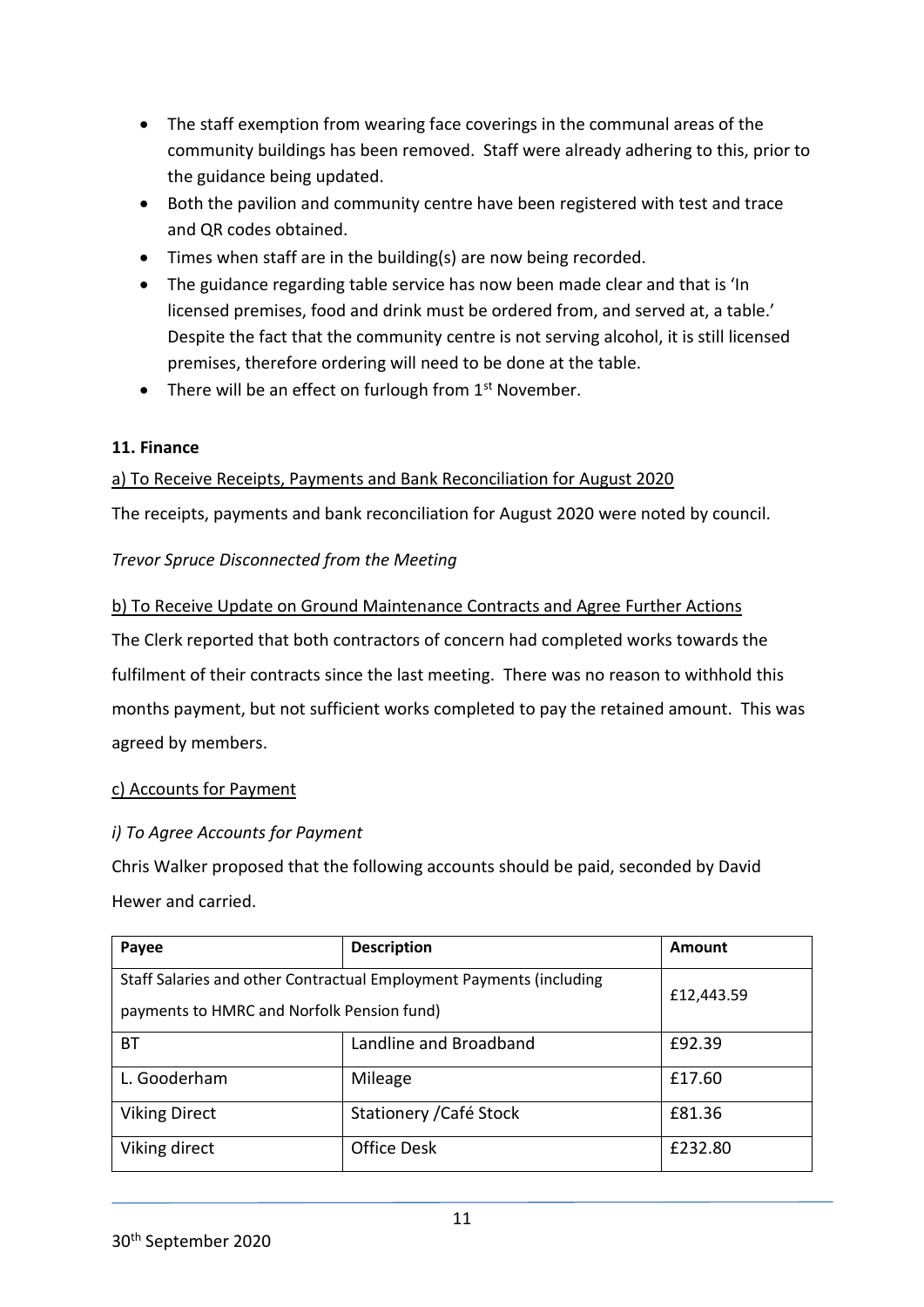| Payee                            | <b>Description</b>                  | <b>Amount</b> |
|----------------------------------|-------------------------------------|---------------|
| <b>Total Gas and Power</b>       | <b>Community Centre Electricity</b> | £631.00       |
| <b>ESPO</b>                      | <b>Community Centre Gas</b>         | £50.78        |
| World Pay                        | <b>Card Charges</b>                 | £6.06         |
| <b>CGM</b>                       | <b>Grounds Maintenance</b>          | £981.43       |
| Vortex                           | <b>Grounds Maintenance</b>          | £587.00       |
| Garden Guardian                  | <b>Grounds Maintenance</b>          | £836.20       |
| Barclaycard                      | Various                             | £375.74       |
| Veolia                           | Waste Removal                       | £76.94        |
| Faye LeBon                       | Café Stock & office equipment       | £113.97       |
| Pitkin & Ruddock                 | Repair to Air conditioning          | £241.50       |
| Wave                             | <b>Water Rates</b>                  | £157.07       |
| Unity Bank                       | Quarterly bank charges              | £7.70         |
| <b>Hugh Crane</b>                | <b>Cleaning Consumables</b>         | £61.62        |
| <b>Nisbetts</b>                  | Kitchen items                       | £44.37        |
| <b>OPCC</b>                      | Shed rental 19-20                   | £240.00       |
| <b>Cooks Blinds and Shutters</b> | Maintenance of shutters             | £328.80       |
| UK DMO                           | Public Works Loan                   | £4,356.63     |
| Faye LeBon                       | Petty Cash Top Up                   | £65.61        |
| Wave                             | <b>Community Centre Water Rates</b> | £19.45        |
| JS Gannon                        | Repairs to Victory Park Play Area   | £265.00       |
| JS Gannon                        | Repair to community centre door     | £70.00        |
| Rialtas                          | VAT MTD Fee                         | £70.80        |
| Name Withheld                    | Car Boot Sale Refund                | £1.00         |
| Name Withheld                    | Car Boot Sale Refund                | £7.00         |
| Name Withheld                    | Car Boot Sale Refund                | £8.00         |
| Name Withheld                    | Car Boot Sale Refund                | £15.00        |
| Name Withheld                    | Car Boot Sale Refund                | £7.00         |
| Name Withheld                    | Whitney refund                      | £10.00        |
| Name Withheld                    | Craft Fair Refund                   | £10.00        |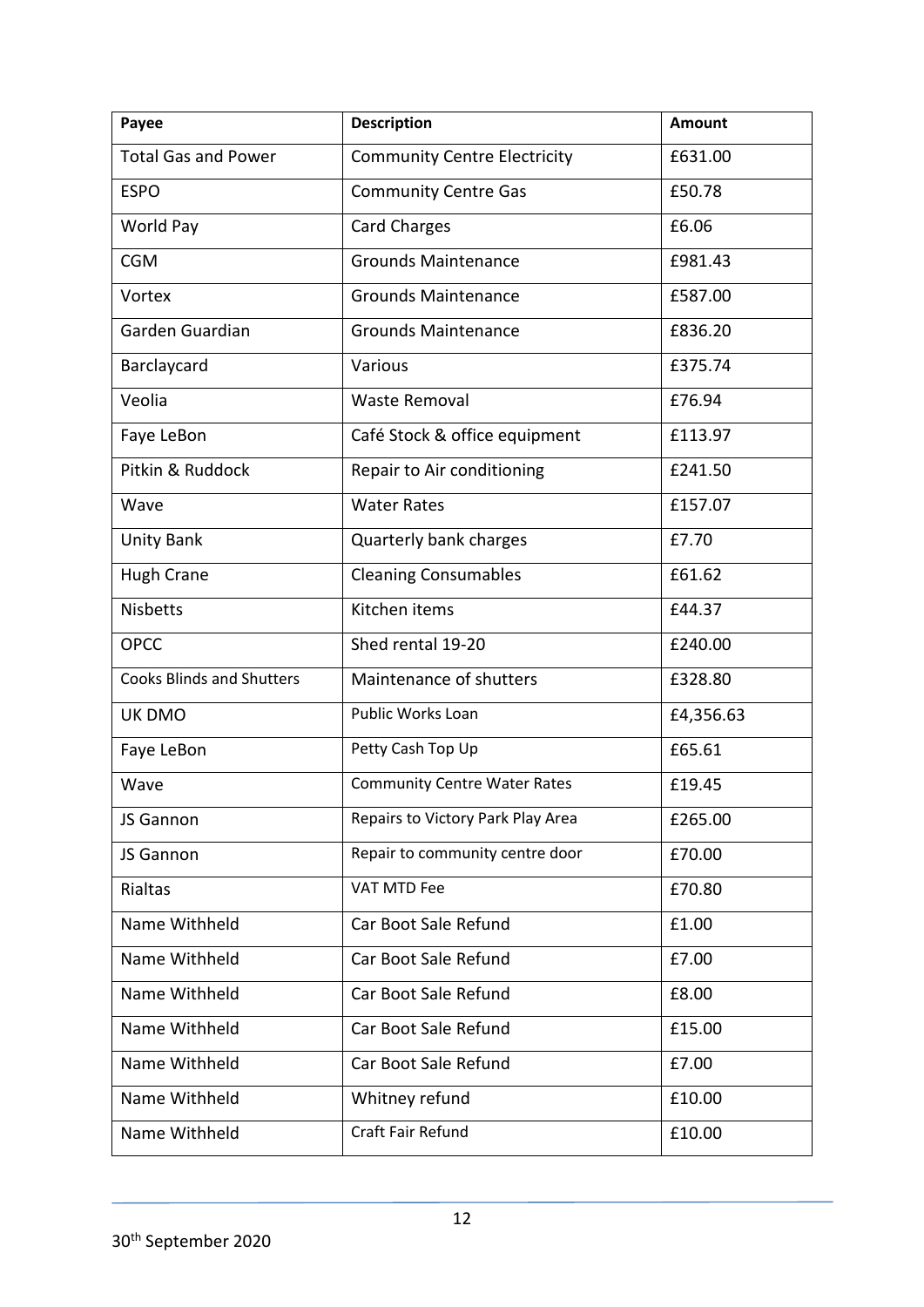| Payee         | <b>Description</b>           | Amount                    |
|---------------|------------------------------|---------------------------|
| Name Withheld | Community centre hire refund | £72.00                    |
|               |                              | <b>TOTAL   £22,585.41</b> |

*John Hodgson Disconnected from the Meeting*

*ii) To Agree Accounts for Payment (Councillors with Pecuniary Interests)*

Chris Walker proposed that the following accounts for payment be accepted, seconded by David Hewer and carried.

| Payee             | <b>Description</b>              | Amount  |
|-------------------|---------------------------------|---------|
| Spruce Landscapes | Installation of Dog Bin         | £72.00  |
| Spruce Landscapes | Repair of Bench                 | £60.00  |
| Mr J. Hodgson     | Café Expenditure                | £183.58 |
| Mr J. Hodgson     | Refund of community centre hire | £27.50  |
|                   | <b>TOTAL</b>                    | £343.08 |

*Trevor Spruce and John Hodgson Re-joined the Meeting*

## d) To Agree Donation to RBL for Poppy Wreath

Tim Boucher proposed that the Parish Council should donate the same as in 2019, seconded by Chris Walker and carried.

# e) To Appoint Internal Auditor to Review 2020/2021 Accounts

The Clerk recommended the Parish Council appoints Auditing Solutions on the grounds of their support during the previous annual audits. Lisa Neal proposed that Auditing Solutions to be reappointed, seconded by David Hewer and carried.

# **12. Advisory and Working Groups**

### a) Neighbourhood Plan

John Henson reported that the Examiner for the examination of Policy 2 has been appointed and examination has commenced. The Parish Council has been given the opportunity to comment on the responses received in the consultation. All responses were positive, with the exception of Gladman Developments. The Parish Council's response to Gladman's comments had been circulated to council and then forwarded to the examiner.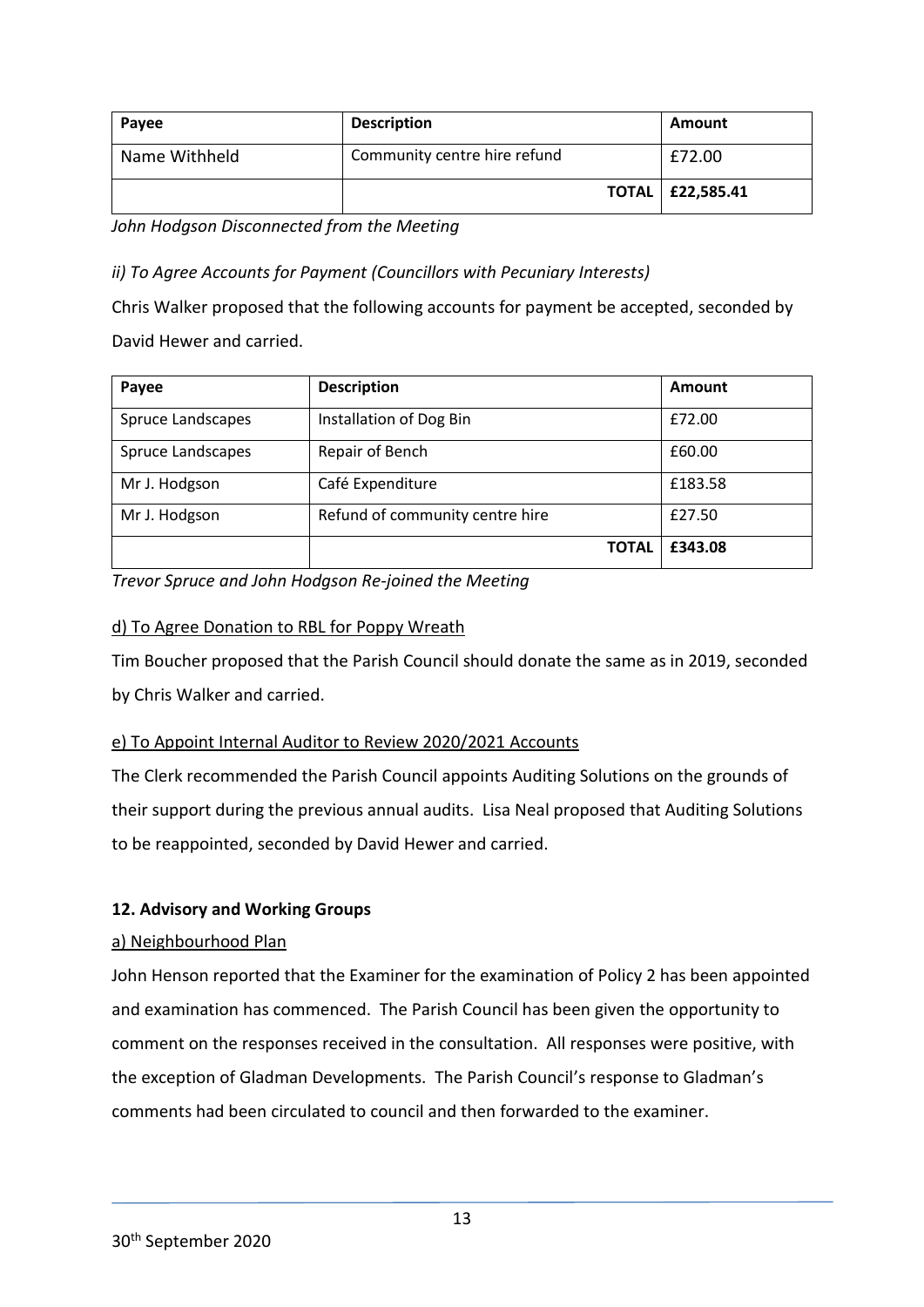#### c) Playing Field

#### *i) To Receive Update on the Possibility of a Men's Shed on the Playing Field*

After discussions with Fields in Trust, their solicitors have advised that they are sympathetic to the cause of the Men's Shed and have requested a formal application for a structure on the playing field be submitted. This has been done as the Trustees are meeting on 1st October. This does not commit the Trust to building anything, it just, if successful, releases the covenant for the building of a structure.

#### *ii) To Consider Improvements to CCTV*

Three quotes were presented for the repairs and upgrade to the CCTV at the playing field (also incorporating additional works at the community centre). It was noted that the playing field has additional income of £500 which was previously not budgeted for, which can be put towards this project. It was agreed after a proposal from Lisa Neal and a second from David Hewer to award the works to The Alarm Company.

#### *iii) To Consider Principle of Installing a BT Open Reach Cabinet on Playing Field Land*

The Clerk reported that the Trust has been approached by Intouch Systems who have been given funding by the Government's Education Department to deliver Ultra-Fast Fibre connectivity to Poringland Primary School and are looking for a suitable location for a roadside cabinet.

As there is no appropriate highway location, they would like to put a cabinet on the Trust's land. In return they would offer a free of charge Ultra-Fast broadband connection to the pavilion. They would site the box in consultation with the Trust and it is possible this could be placed close to the fence line. An application to Fields In Trust would have to be made, but it has been suggested that this would be supported.

John Henson proposed that the proposal from Intouch be accepted, seconded by David Hewer and carried.